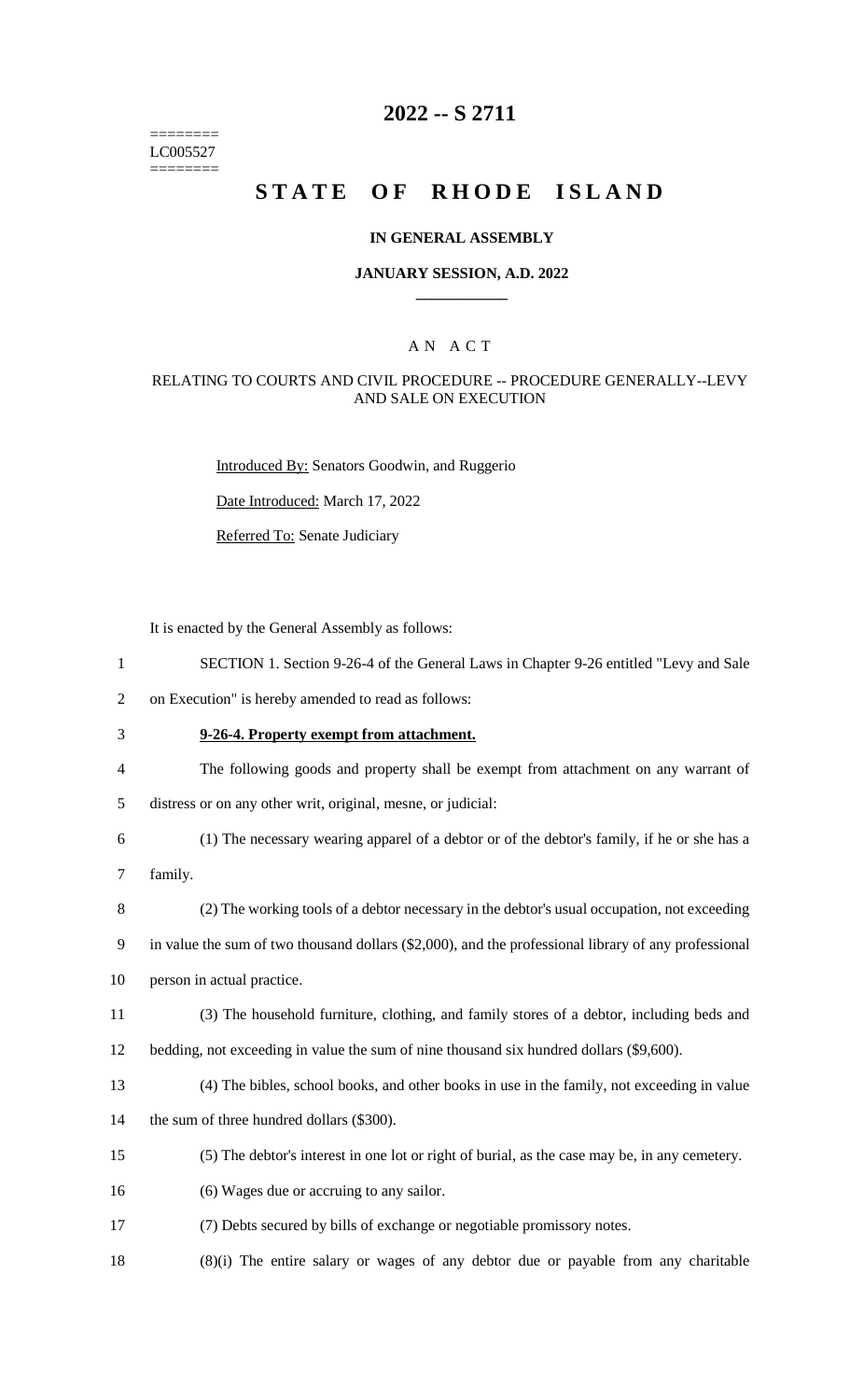corporation, or from any person or corporation engaged in the disbursement or administration of any public charitable fund or money, whenever the salaries or wages are to be paid or supplied, directly or indirectly, from any fund or money appropriated or contributed for the relief of the poor or in aid of unemployment, and the debtor is the object of the relief or aid.

 (ii) The entire wages or salary of any debtor due or payable from any employer, where the debtor has been the object of relief from any state, federal, or municipal corporation or agency for a period of one year from and after the time when the debtor ceases to be the object of such relief.

 (iii) The salary or wages due or payable to any other debtor, not exceeding the sum of fifty dollars (\$50.00).

(9) The salary and wages of the wife and the minor children of any debtor.

 (10) Such other property, real, personal, or mixed, in possession or actions as is or shall be exempted from attachment and execution, either permanently or temporarily, by general or special acts, charters of incorporation, or by the policy of the law.

 (11) An individual retirement account or individual retirement annuity as defined in the Internal Revenue Code, 26 U.S.C. §§ 408 and 408A, and the payments or distributions from such an account or annuity, except that this exemption does not apply to any of the following:

(i) An order of a court pursuant to a judgment of divorce or separate maintenance.

(ii) An order of a court concerning child support.

 (iii) Contributions to an individual retirement account, or premiums on an individual retirement annuity, including the earnings or benefits from those contributions or premiums that constitute an excess contribution within the meaning of Section 4973 of the Internal Revenue Code, [26 U.S.C. § 4973].

 (12) The right or interest of a person in an annuity, pension, profit sharing, or other retirement plan protected by the Employee Retirement Income Security Act of 1974, Public Law 93-406, 29 U.S.C. § 1001 et seq. This exemption shall also apply to the operation of the Federal 26 Bankruptcy Code, as permitted by 11 U.S.C. § 522(d)(10)(E). This exemption shall not apply to the right or interest of a person in an annuity, pension, profit sharing, or other retirement plan to the extent that that right or interest is subject to any of the following:

(i) An order of the court pursuant to a judgment of divorce or separated maintenance.

(ii) An order of a court concerning child support.

 This exemption shall not apply to contributions to, and the earnings of, any of the retirement plans enumerated in this subdivision that are not qualified retirement plans as defined by the Internal Revenue Code, 26 U.S.C. § 401.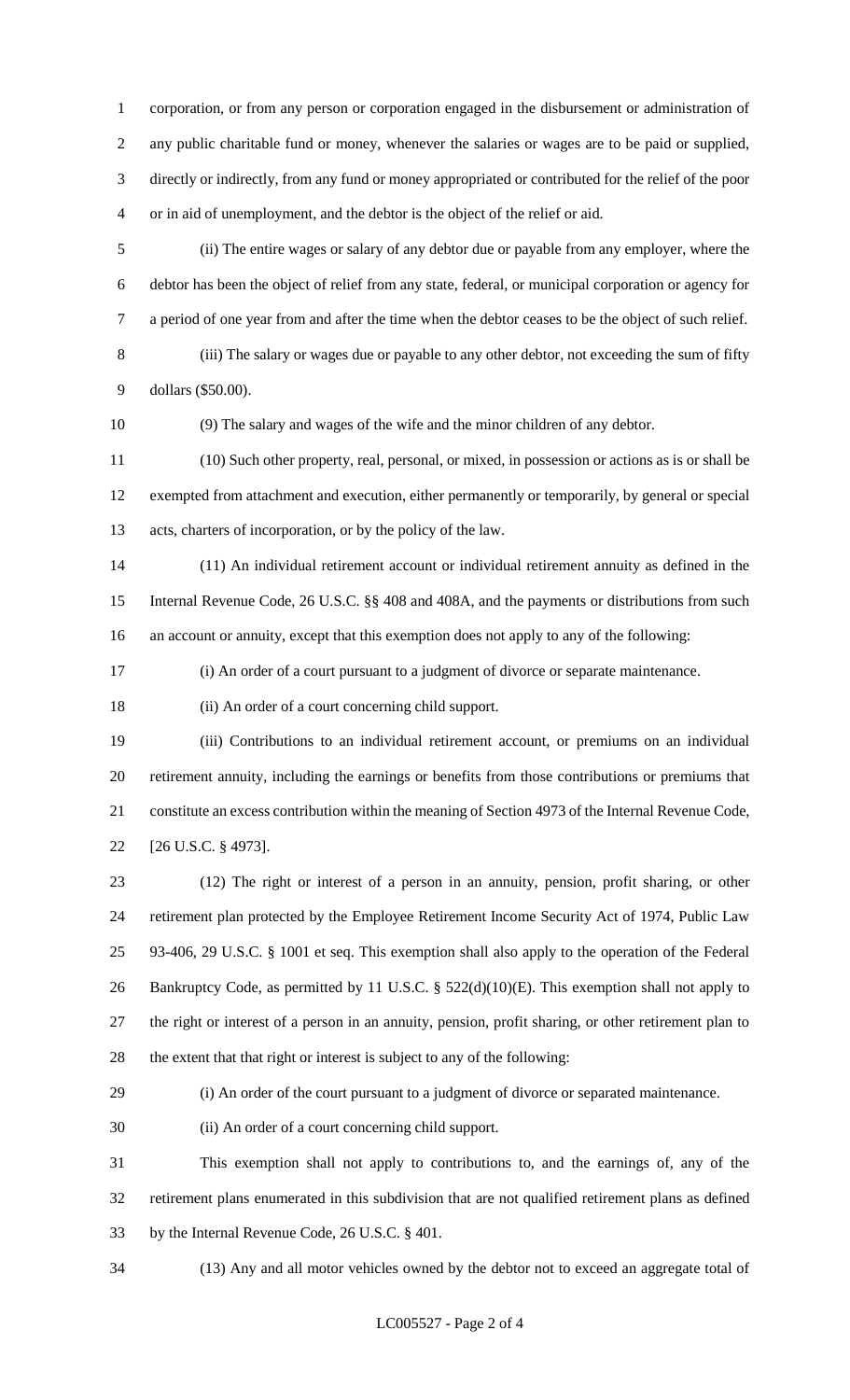- twelve thousand dollars (\$12,000).
- (14) Any and all jewelry owned by the debtor not to exceed an aggregate total of two thousand dollars (\$2,000).
- (15) An account balance, right, or interest of a person in a "prepaid tuition program" or a "tuition savings program" as defined in § 16-57-3(10) and (16), respectively. This exemption shall not apply to a balance, right, or interest to the extent that the balance, right, or interest is subject to any of the following:
- (i) An order of a court pursuant to a judgment of divorce or separate maintenance;
- (ii) An order of a court concerning child support.
- (16) In addition to the exemptions herein, a debtor in bankruptcy may exempt an additional
- six thousand five hundred dollars (\$6,500) in any assets.
- (17) The real property of any person having debts secured by casino-issued lines of credit,

also known as "casino markers," that are issued to casino patrons by the casino credit department

- or other department or agency of the casino.
- (18) Savings or other deposits held in a banking, or financial institution not exceeding the
- 16 sum of five hundred dollars (\$500).
- SECTION 2. This act shall take effect upon passage.

#### ======== LC005527 ========